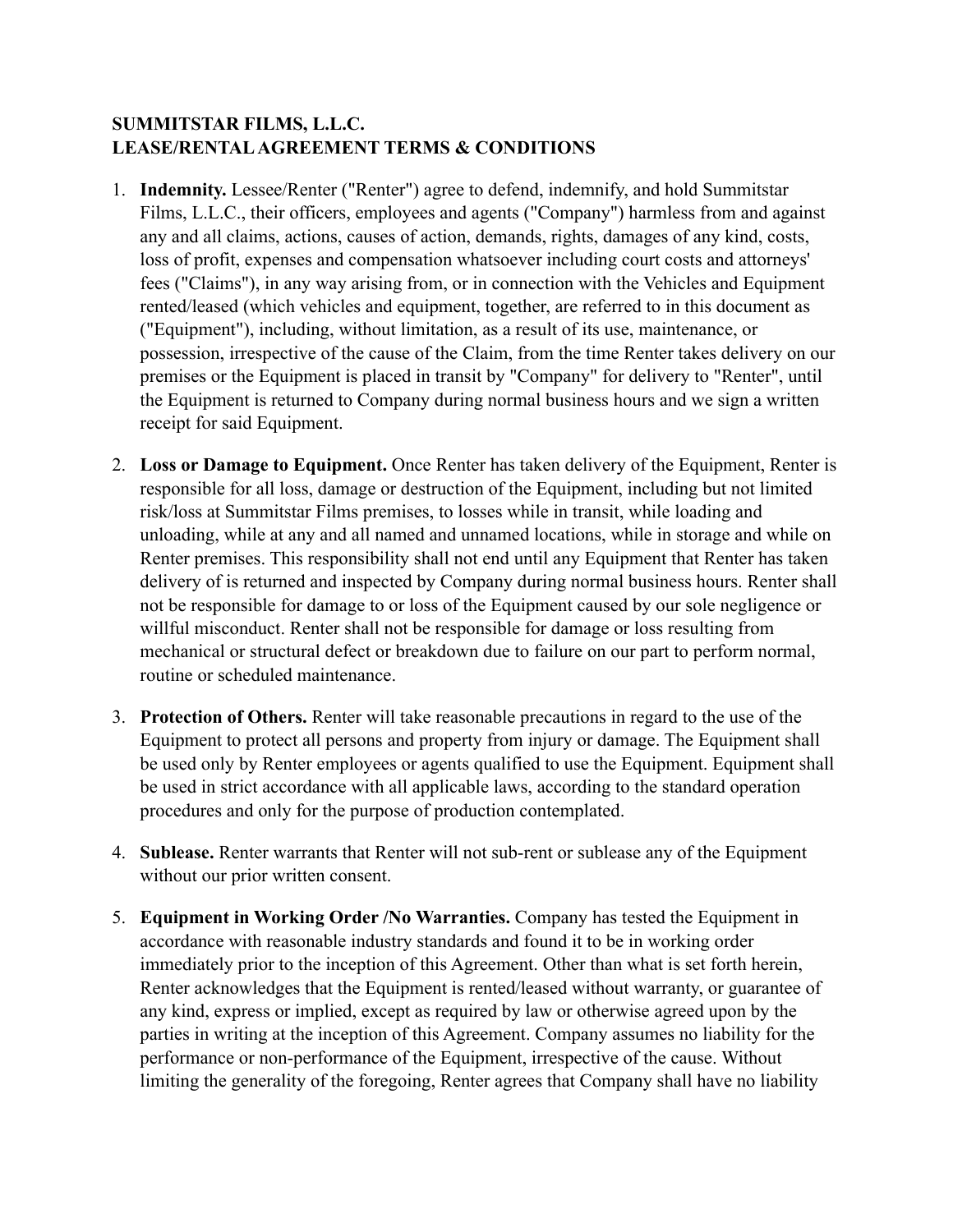for consequential damages including, without limitation, loss of time or the need to reshoot or repair film or video footage.

- 6. **Inspection.** At all times during the equipment rental, Summitstar Films, L.L.C. shall have the right to inspect and/or observe its use of rented equipment.
- 7. **Alterations.** Renter shall not make any alterations, additions or improvements to the equipment without the consent of Summitstar Films, L.L.C., including but not limited to the removal of serial numbers and/or Summitstar Films logos.
- 8. **Property Insurance.** Renter shall, at Renter's own expense, maintain at all times during the term of this Agreement, all risk perils property insurance ("Property Insurance") covering the Equipment from all sources (Equipment Rental Floater or Production Package Policy) including coverage for, without limitation, (i) theft by force (ii) theft by fraudulent scheme and/or "voluntary parting" (iii) mysterious disappearance (iv) loss of use of the Equipment for loss of use (v) theft from unattended vehicles. Coverage shall begin from the time Renter or Renter's agents pick up or begin prepping the Equipment at our place of business, or take delivery of the Equipment, whichever is applicable, and shall continue until the time the Equipment is returned to and accepted by Company. The Property Insurance shall be on a worldwide basis and shall name Company as an additional insured, and as the loss payee with respect to the Equipment, and shall cover all risks of loss of, or damage or destruction to the Equipment. The Property Insurance coverage shall be sufficient to cover the Equipment at its replacement value but shall, in no event, be less than \$1,000,000.
- 9. **Vehicle Insurance.** Renter shall, at Renter's own expense, maintain business motor vehicle liability insurance ("Vehicle Insurance"), including coverage for loading and unloading Equipment and hired motor vehicle physical damage insurance, covering owned, non-owned, hired and rented vehicles, including utility vehicles such as trailers. Coverage for physical damage shall include "comprehensive" and "collision" coverage. Company shall be named as an additional insured with respect to the liability coverage, and as a loss payee with respect to the physical damage coverage. The Vehicle Insurance shall also include coverage for pollution caused by any vehicles. The Vehicle Insurance shall provide not less than:

**Automobile Liability:** \$1,000,000. in combined single limits liability coverage and actual cash value for physical damage and shall provide that said insurance is primary coverage with respect to all insured, the limits of which must be exhausted before any obligation arises under our insurance.

10. **Workers Compensation Insurance.** Renter shall, at Renter's own expense, maintain worker's compensation/employer's liability insurances statutorily required during the course of the Equipment rental with minimum limits of \$1,000,000. In those circumstances where labor is supplied by Summitstar Films, L.L.C.. those persons shall be considered Renter's employees and/or independent contractors.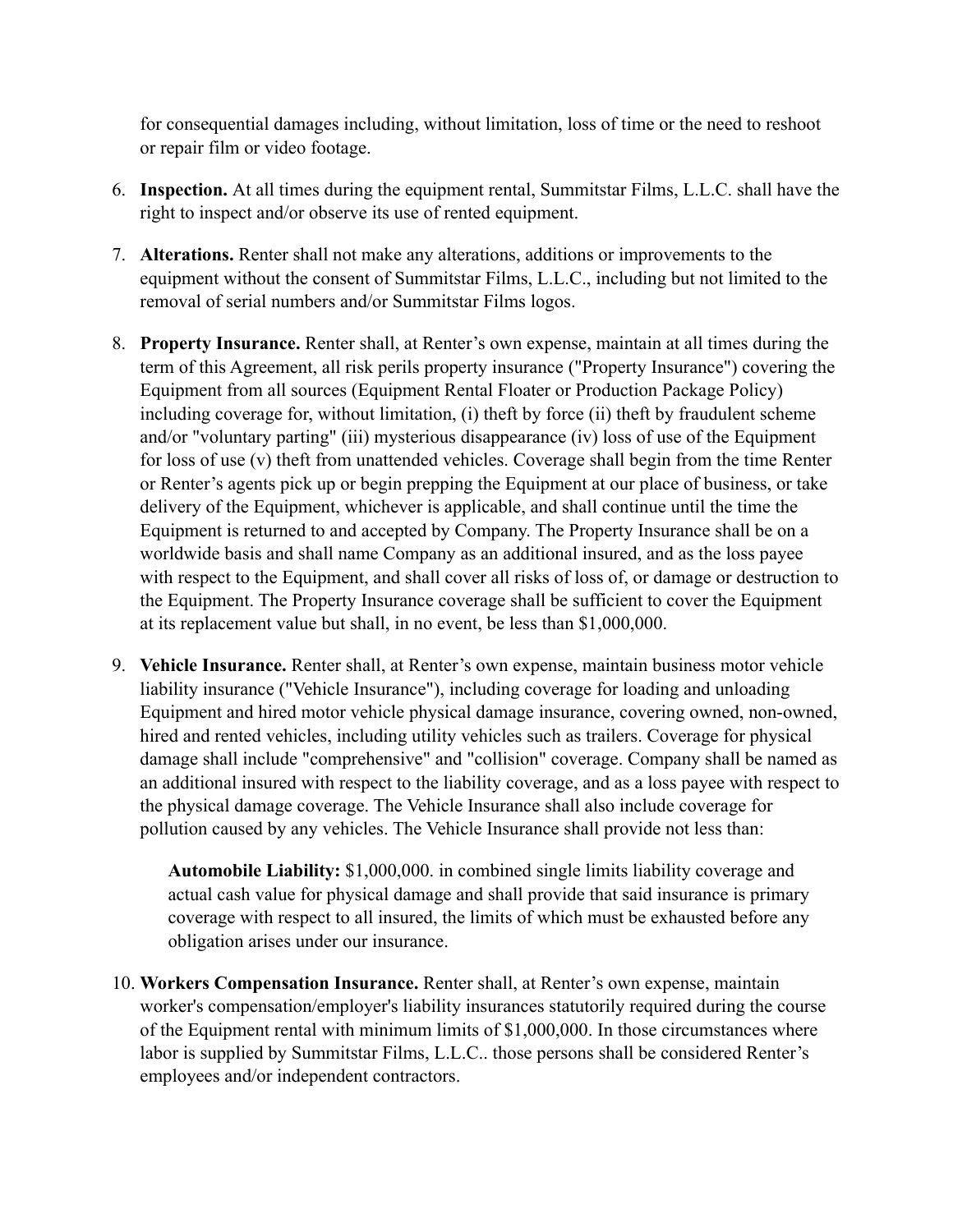11. **Liability Insurance.** Renter shall, at Renter's own expense, maintain commercial general liability insurance ("Liability Insurance"), including coverage for the operations of independent contractors and standard contractual liability coverage. The Liability Insurance shall name Company as an additional insured and provide that said insurance is primary coverage with respect to all insured, the limits of which must be exhausted before any obligation arises under our insurance. Such insurance shall remain in effect during the course of this Agreement, and shall include, without limitation, the following coverage which shall meet the following minimums:

**Commercial General Liability:** \$1,000,000 per occurrence & annual aggregate of \$2,000,000. Standard contractual liability, personal injury liability, completed operations, and product liability shall be included.

Aircraft Liability (if filming from an aircraft): \$5,000,000 per occurrence limit.

- 12. **Insurance Generally.** All insurance maintained by Renter pursuant to the foregoing provisions shall contain a waiver of subrogation rights in respect of any liability imposed by this Agreement on Renter as against Company. Renter shall hold Company harmless from and shall bear the expense of any applicable deductible amounts and self insured retentions provided for by any of the insurance policies required to be maintained under this Agreement. In the event of loss, Renter shall promptly pay amount of the deductible amount or self-insured retention or the applicable portion thereof to Company or the insurance carrier, as applicable. Notwithstanding anything to the contrary contained in this Agreement, the fact that a loss may not be covered by insurance provided by Renter under this Agreement or, if covered, is subject to deductibles, retentions, conditions or limitations shall not affect Renter's liability for any loss. Should Renter fail to procure or pay the cost of maintaining in force the insurance specified herein, or to provide Company upon request with satisfactory evidence of the insurance, Company may, but shall not be obliged to, procure the insurance and Renter shall reimburse Company on demand for its costs. Lapse or cancellation of the required insurance shall be deemed to be an immediate and automatic default of this agreement. The grant by Renter of a sublease of the Equipment rented/leased shall not affect Renter's obligation to procure insurance on Company's behalf, or otherwise affect Renter's obligations under this Agreement. Insurance shall be written by a reputable insurance company acceptable to Summitstar Films, L.L.C..
- 13. **Insurance Coverage for Sub-Contractors/Independent Contractors:** Renter shall ensure any and all sub-contractors and/or independent contractors performing services under this Agreement meet the insurance requirements of this agreement by including all subcontractors/independent contractors as "insured" under its policies.
- 14. **Cancellation of Insurance.** Renter and Renter's insurance company shall provide Company with not less than 30 days written notice prior to the effective date of any cancellation or material change to any insurance maintained by Renter pursuant to the foregoing provisions.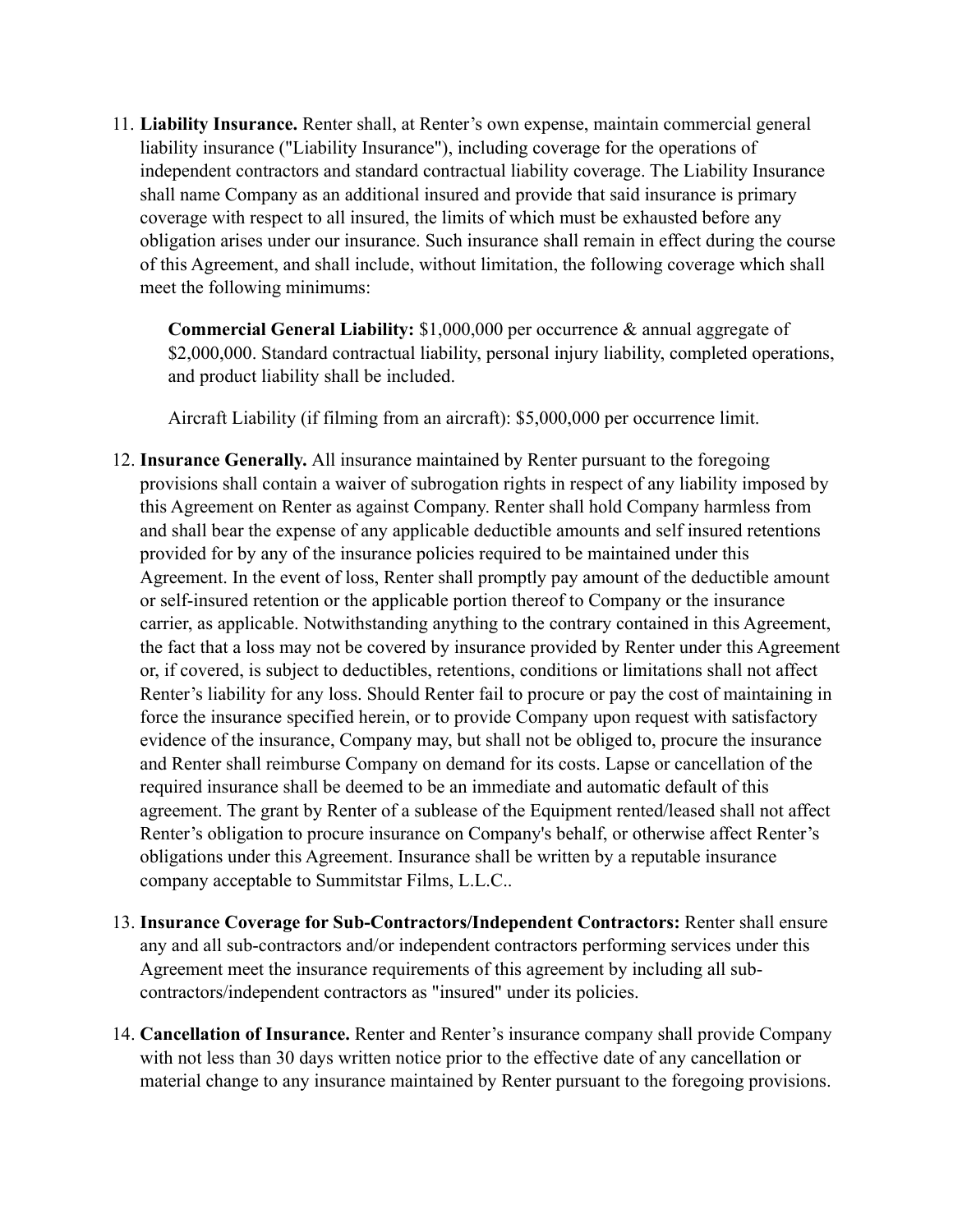- 15. **Certificate of Insurance.** Before obtaining possession of the Equipment Renter shall provide to Company Certificates of Insurance confirming the coverage specified above. All certificates shall be signed by an authorized agent or representative of the insurance carrier. If for whatever reason Renter fails to provide Company with an adequate insurance certificate, that failure does not relieve Renter of Renter's other obligations under this agreement.
- 16. **Drivers.** Any and all drivers who drive the Vehicles Renter is renting/leasing from Company shall be duly licensed, trained and qualified to drive vehicles of this type. Although Company may, from time to time, recommend certain qualified drivers with whom Company is familiar, Company does not supply drivers. Renter must supply and employ any driver who drives the Vehicle (even if the driver is the registered owner of the vehicle or owner of a company that owns the vehicle) and that driver shall be deemed to be Renter's employee for all purposes and shall be covered as an additional insured on all of Renter's applicable insurance policies. Any drivers Renter provides will be deemed qualified to sign for Equipment received, if applicable.
- 17. **Compliance With Law and Regulations.** Renter agrees to comply with the laws of all states in which the Equipment is transported and/or used as well as all federal and local laws, regulations, and ordinances pertaining to the transportation and use of such Equipment. Without limiting the generality of the foregoing and by way of example, Renter shall at all times (i) display all necessary and proper placards; obtain all necessary permits; and (iii) keep all required logs and records. Renter shall indemnify and hold Company harmless from and against any and all fines, levies, penalties, taxes and seizures by any governmental authority in connection with or as a result of your possession or use of the Equipment including, without limitation, the full replacement value of the Equipment in the event of seizure or impound, including Company's reasonable costs and attorneys fees. Renter agrees to operate vehicles inside the state of Arizona only ("intrastate commerce") and to not transport any hazardous materials. Renter agrees to cooperate with all Federal, State, and local law enforcement officials nationwide to provide the identity of person(s) who operate rental vehicles.
- 18. **Valuation of Loss.** Unless otherwise agreed in writing, Renter shall be responsible to Company for the replacement cost value or repair costs of the Equipment (if the Equipment can be restored, by repair, to its pre-loss condition) whichever is less. If there is a reason to believe a theft has occurred, Renter shall file a police report. Loss of use shall be determined by the actual loss sustained by Company. Accrued rental charges shall not be applied against the purchase price or cost of repair of the lost, stolen or damaged Equipment. Rental fees for the subject equipment shall continue to accrue until Renter has paid for the lost, damaged or stolen equipment or until repairs are completed. Company determines whether the damaged equipment shall be replaced or repaired.
- 19. **Subrogation.** Renter hereby agrees that Company shall be subrogated to any recovery rights Renter may have for damage to the Equipment rented/lease.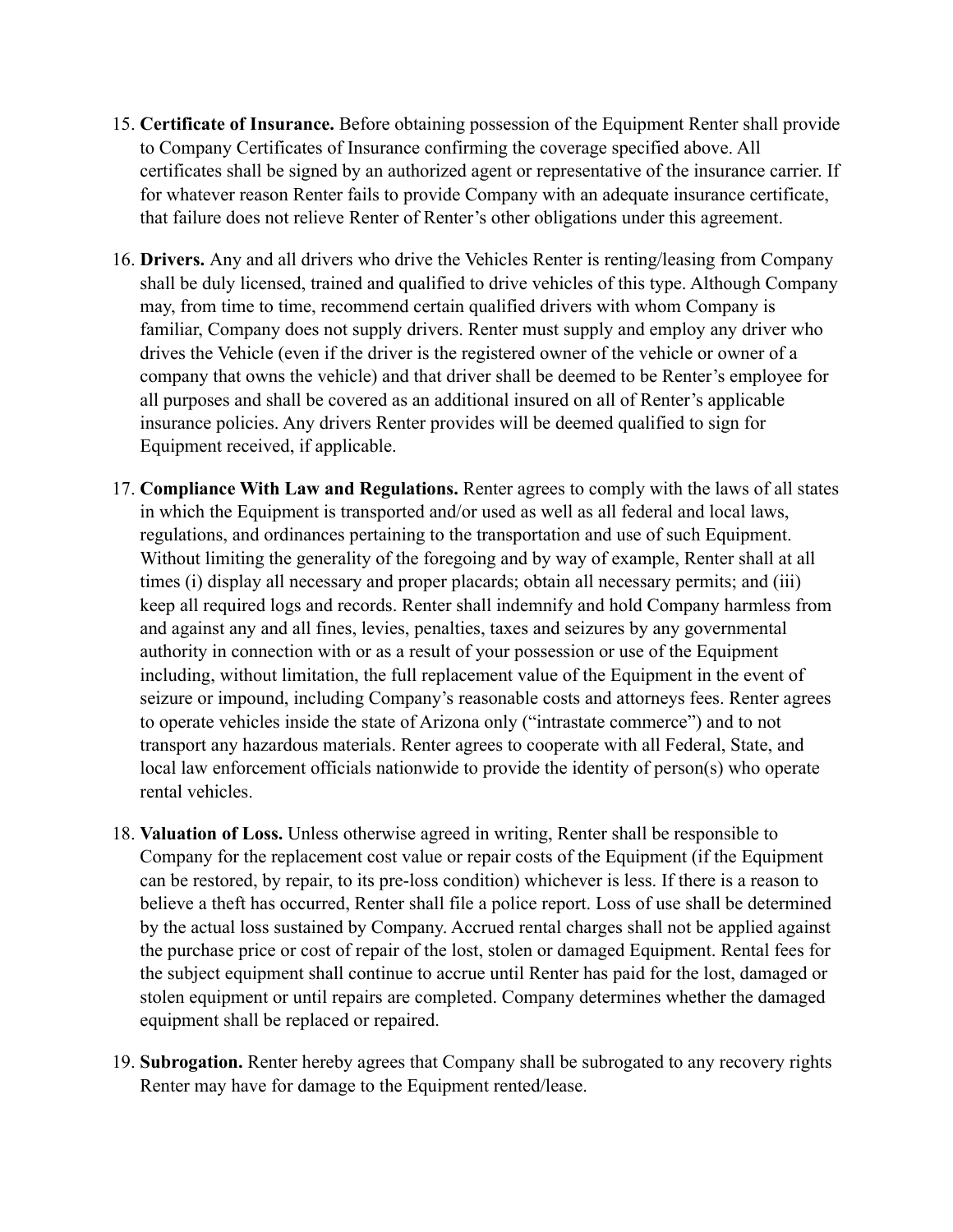- 20. **Bailment.** This agreement constitutes an Agreement or bailment of the Equipment and is not a sale or the creation of a security interest. Renter will not have, or at any time acquire, any right, title, or interest in the Equipment, except the right to possession and use as provided for in this Agreement. Company will at all times be the sole owner of the Equipment.
- 21. **Expenses.** Renter will be responsible for all expenses, including but not limited to fuel, lubricants, and all other charges in connection with the operation of the Equipment.
- 22. **Condition of Equipment.** Renter assumes all obligation and liability with respect to the possession of Equipment, and for its use, condition, and storage during the term of this Agreement except as otherwise set forth herein. Renter will, at Renter's own expense, maintain the Equipment in good mechanical condition and running order, allowing for reasonable wear and tear. The rental fee(s) on any of the Equipment shall not be prorated or abated while the Equipment is being serviced or repaired, for any reason, for which Renter is liable. Company will not be under any liability or obligation in any manner to provide service, maintenance, repairs, or parts for the Equipment, except as otherwise specially agreed or as may be within the course and scope of employment by Renter. All installations, replacements, and substitutions of parts or accessories with respect to any Equipment will become part of the Equipment and shall be owned by Company.
- 23. **Pre-Production Prepping of the Equipment:** Renter shall have the opportunity to prep Equipment at our rental facility, on location, or at another place. Renter is considered to have taken delivery of the equipment once the "prepping" has begun, regardless if this is done on our premises. Renter is also responsible for any damage caused to Equipment, premises or persons as a result of Renter's activity or possession of Equipment.
- 24. **Transportation of Equipment:** Renter is responsible for the transportation of Equipment to and/or from any location. Renter is responsible for all costs (transportation charges, taxes, duties, broken fees, bonds, insurance and any other costs) incurred during transit. Summitstar Films, L.L.C. will not accept collect shipments from Renter.
- 25. **Key Receipt:** If Renter is renting one or more vehicles, Renter is considered to have taken delivery of the Equipment (including contents loaded by Company onto vehicle) once Renter or Renter's agent receives keys to the vehicle(s), or receives a lockbox combination to pick up keys at a later date.
- 26. **Accident Reports.** In the event Equipment is damaged, lost, stolen, or destroyed, or if any person is injured or dies, or if any property is damaged as a result of its use, maintenance, or possession, Renter will promptly notify Company of the occurrence, and will file all necessary accident reports, including those required by law and those required applicable insurers. Renter, Renter's employees, and agents will cooperate fully with Company and all insurers providing insurance under this Agreement in the investigation and defense of any claims. Renter will promptly deliver to Company any documents served or delivered to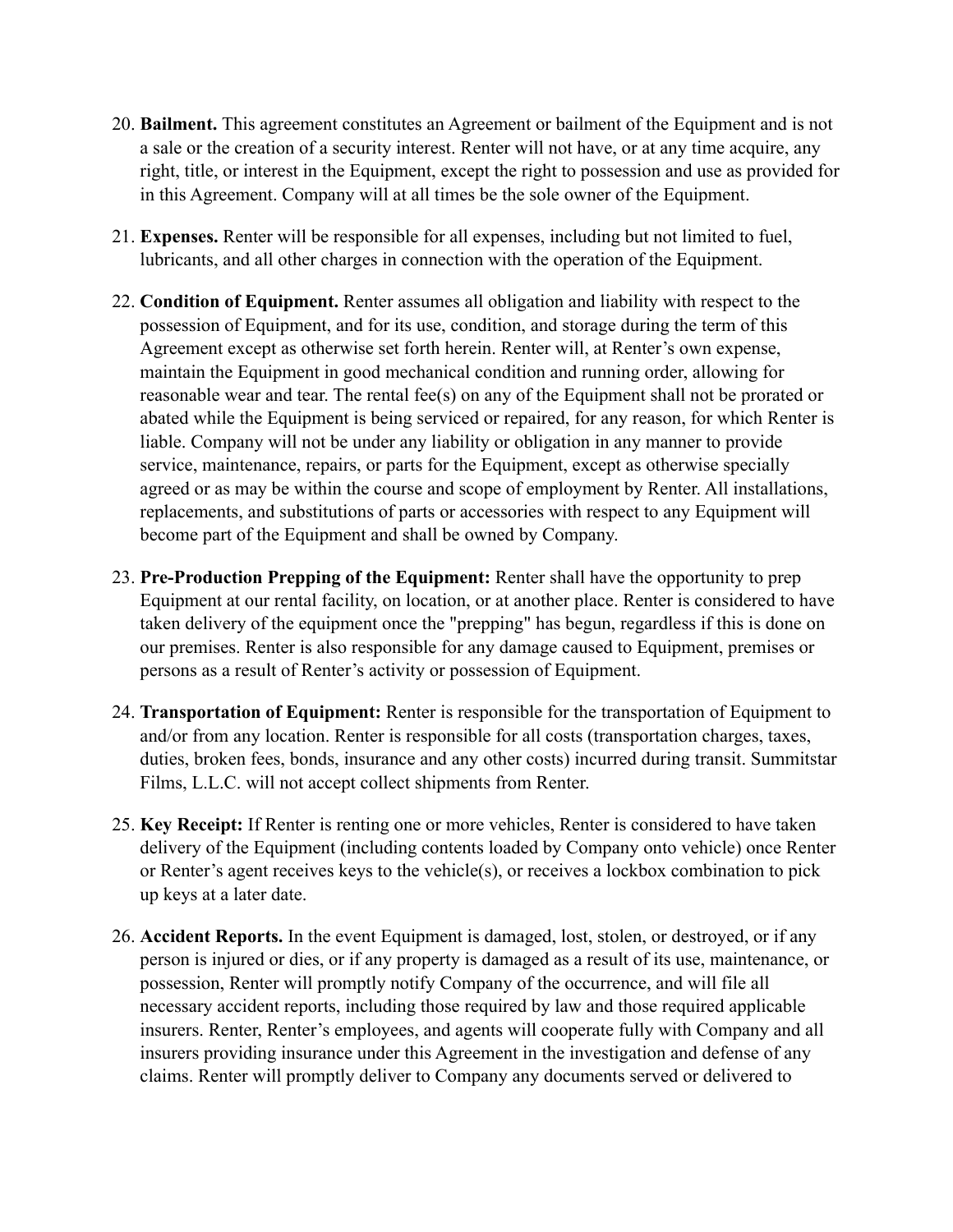Renter, Renter's employees, or its agents in connection with any claim or proceeding at law or in equity begun or threatened against Renter, Company, or both entities.

- 27. **Return.** Upon the expiration date of this Agreement with respect to any or all Equipment, Renter will return the property to Company, together with all accessories, free from all damage and in the same condition and appearance as when received by Renter, allowing for ordinary wear and tear; determined by Company.
- 28. **Additional Equipment.** Additional Equipment may from time to time be added as the subject matter of this Agreement as agreed on by the parties.
- 29. **Entire Agreement.** This Agreement and any attached schedules, which are incorporated by reference and made an integral part of the Agreement, constitute the entire agreement between Renter, Company and/or all parties. No agreements, representations, or warranties other than those specifically set forth in this Agreement or in the attached schedules will be binding on any of the parties unless set forth in writing and signed by both parties. All amendments to this agreement must be in writing and signed by Renter and Company. Other than by this amendment procedure, this Agreement may not be amended, modified, or altered in any manner except in writing signed by Renter and Company.
- 30. **Counterparts and Facsimile Signatures.** This agreement may be executed simultaneously or in two or more counterparts each of which shall be deemed an original and all of which shall taken together shall constitute one in the same instrument.
- 31. **Term:** This agreement shall remain in effect until canceled, in writing, by mutual consent of Renter and Company.
- 32. **Applicable Law.** This Agreement will be deemed to be executed and delivered in the State of Arizona and to venue in Maricopa County, Arizona. This Agreement shall be governed by the laws of the State of Arizona.
- 33. **Collection and Arbitration.** Invoices are payable upon receipt of invoice unless a different payment method is agreed upon in writing. Payments not received within thirty (30) days of invoice shall be considered past due and late charges and finance charges may be assessed at the sole discretion of Summitstar Films, L.L.C. Any and all discounts applied to invoices shall no longer apply once an invoice becomes past due, and charges may be recomputed using Company's current rental rates. Renter agrees to pay any expense, including but not limited to, attorneys' fees and collection costs, Company may incur in the event it is deemed necessary by Company to pursue collection of past due accounts through a collection agency or by an attorney. This includes efforts to collect on equipment losses. Any controversy or claim, including any claim of misrepresentation, arising out of or related to this Agreement or breach of this Agreement will be settled by arbitration, in Maricopa County, Arizona. Arbitration shall be conducted by a single arbitrator under jurisdiction of and the then-current rules of the American Arbitration Association. The decision and award of the arbitrator will